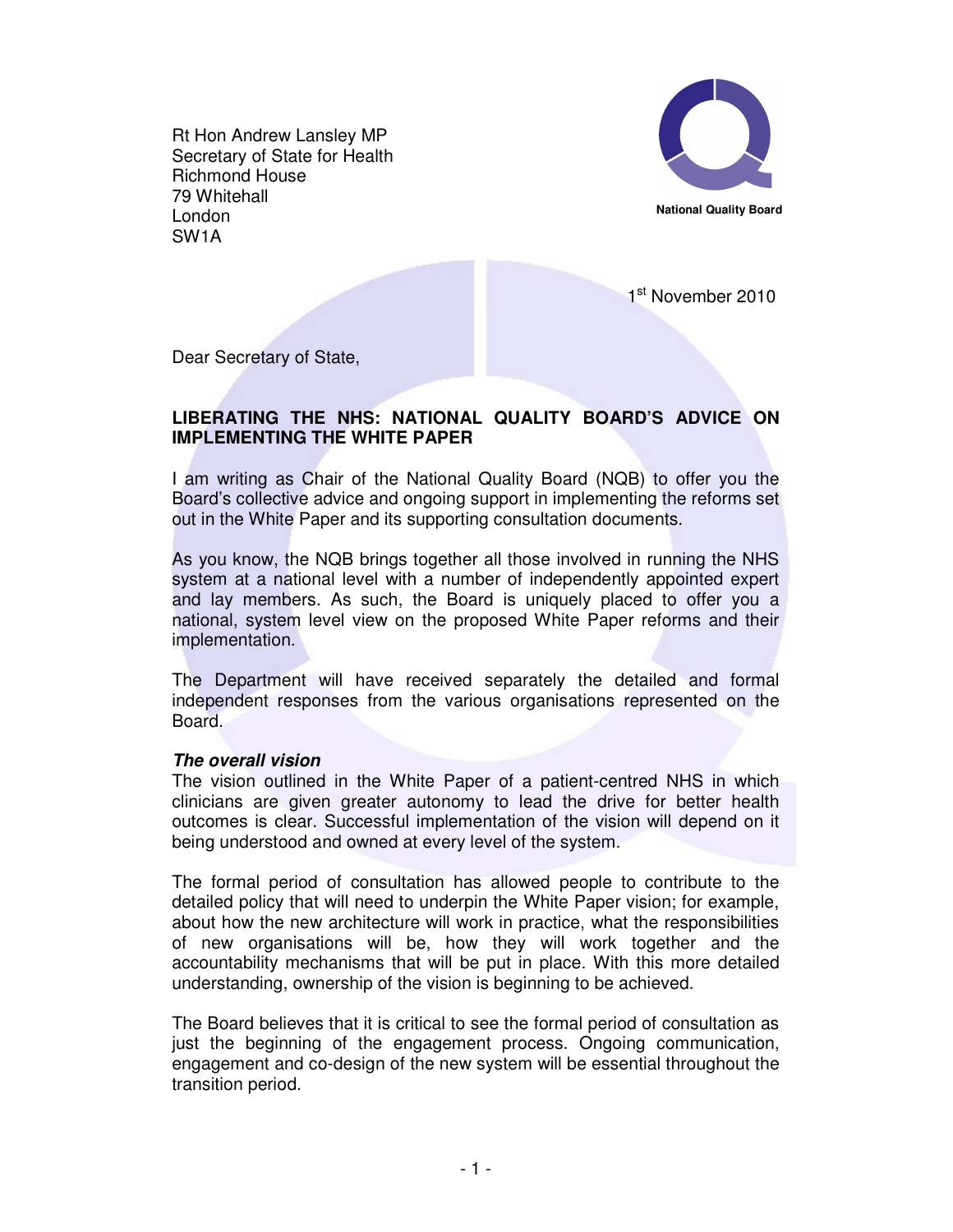At a local level, the emerging GP leaders and consortia will clearly have a critical role to play in this. The Board is clear that significant time and effort will need to be invested in supporting GPs to take on their new leadership role which will extend well beyond their new commissioning responsibilities. For example, they too will need to be able to articulate a clear vision for their local populations and be able to explain how they will collaborate with other local service commissioners and providers to ensure the provision of integrated, high quality services for patients. Securing wide spread ownership of local visions will be as important as securing ownership of the overall national vision.

Implementing the White Paper will require us to strike the right balance between developing early momentum for change and allowing enough time to properly test the new arrangements. Getting this balance right will be critical to maintaining quality and safety in the short term. Building on many years of practice-based commissioning, this current year can be seen as one of consultation and design. Next year we will be looking at pushing, within the constraints of the existing legislative framework, the commissioning model set out in the White Paper in a number of "pathfinder" areas in order to learn lessons prior to full rollout. Only in the third year, and subject to the passage of legislation, will the new organisations proposed begin to formally be established. It will of course be important to make sure that the formal transfers of power between old and new organisations are guided by a clear assessment of a new organisation's readiness to take on new responsibilities.

The concerns some people may have are often more about missing pieces of detail around how the whole system will work in practice than the actual timetable itself. The Government's response to the various consultations will provide a valuable opportunity to set out some of this further policy detail. Much of the practical detail will, of course, be for local health economies to flesh out themselves in line with your vision of a liberated NHS. This is the point at which it will be critical for them to look out, not just up.

### **The focus on outcomes**

The Board welcomes the focus the White Paper places on outcomes and is highly supportive of the direction the proposals for the NHS Outcomes Framework are taking. Related to this, there are two important points the Board is keen to make.

Firstly, if we are to really focus on the outcomes that matter most to patients then it would seem difficult to isolate the contribution that the NHS can make from that of public health and social care. In some cases it can be done and make sense to do so but in other areas, for example older people with multiple long term conditions and complex health and social care needs, it doesn't. When finalising the first version of the NHS Outcomes Framework, the Board would therefore recommend that you remain open to setting outcome goals that are not entirely within the gift of the NHS to control as an important way of encouraging partnership working and integrated service provision. Similarly, thought needs to be given as to how the three proposed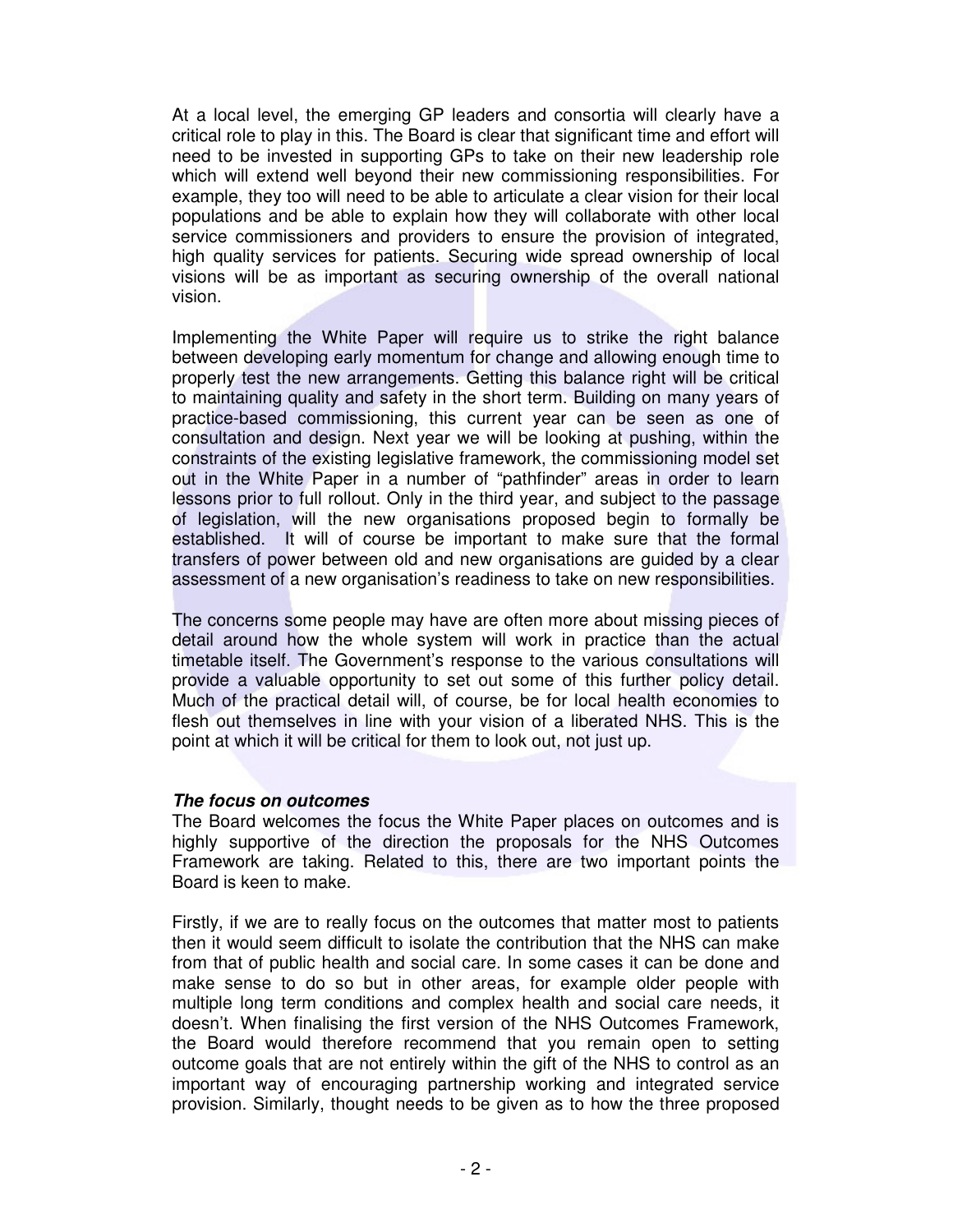outcomes frameworks, one for the NHS, one for public health and one for adult social care will work in concert.

Secondly, the Board feels it important to emphasise the need for there to be a sophisticated accountability model between the Secretary of State and the new NHS Commissioning Board. Unlike process measures where it is much easier to make black and white judgements (however narrow) about performance, the interpretation and understanding of outcome indicators is far more complex. There will, therefore, need to be an open dialogue between the Secretary of State and the NHS Commissioning Board in relation to the progress being made around any of the outcomes set in the NHS Outcomes Framework.

One way of thinking through how this accountability between the Secretary of State and NHS Commissioning Board might work in practice is to look at the Bank of England model in relation to the inflation target it is set. Here, the Bank is set an inflation target, currently 2%, and the Governor is required to write an open letter to the Chancellor if the target is missed by more than 1 percentage point on either side explaining the reasons why inflation has increased or fallen to such an extent and what the Bank proposes to do to ensure inflation comes back to the target.. This model acknowledges that the Bank of England can significantly influence inflation at the same time as recognising that it does not have absolute control over how it performs.

# **The continuing importance of the structures and processes of care**

As the NHS moves towards a focus on outcomes, improvements should be driven within the new system as organisations become more responsive to their patients and in pursuing quality goals. In order to support this it is also important that improvements achieved over the last few years within the service are retained and not simply lost as performance managed process targets are phased out. A number of process targets have been successful in the past in driving up patient experience in specific areas and improving the effectiveness and safety of care. It is important that the service is aware that there will continue to be a need for the NHS to deliver certain levels of compliance in relation to certain processes. In future, this compliance should be driven by healthcare professionals themselves as a result of strong evidence linking certain process with improved outcomes, and by patients making informed choices about their care, rather than by a central system of performance management.

Going forward, it will be important to be much more explicit about the links between processes and outcomes. Here, we see NICE Quality Standards as playing a vital role and acting as a bridge between the outcomes we are striving to achieve and the structures and processes the evidence shows are most likely to deliver those outcomes. The Board has already advised on how NICE should be much more explicit when developing quality standards as to the different outcomes across the pathway that the standards are meant to deliver.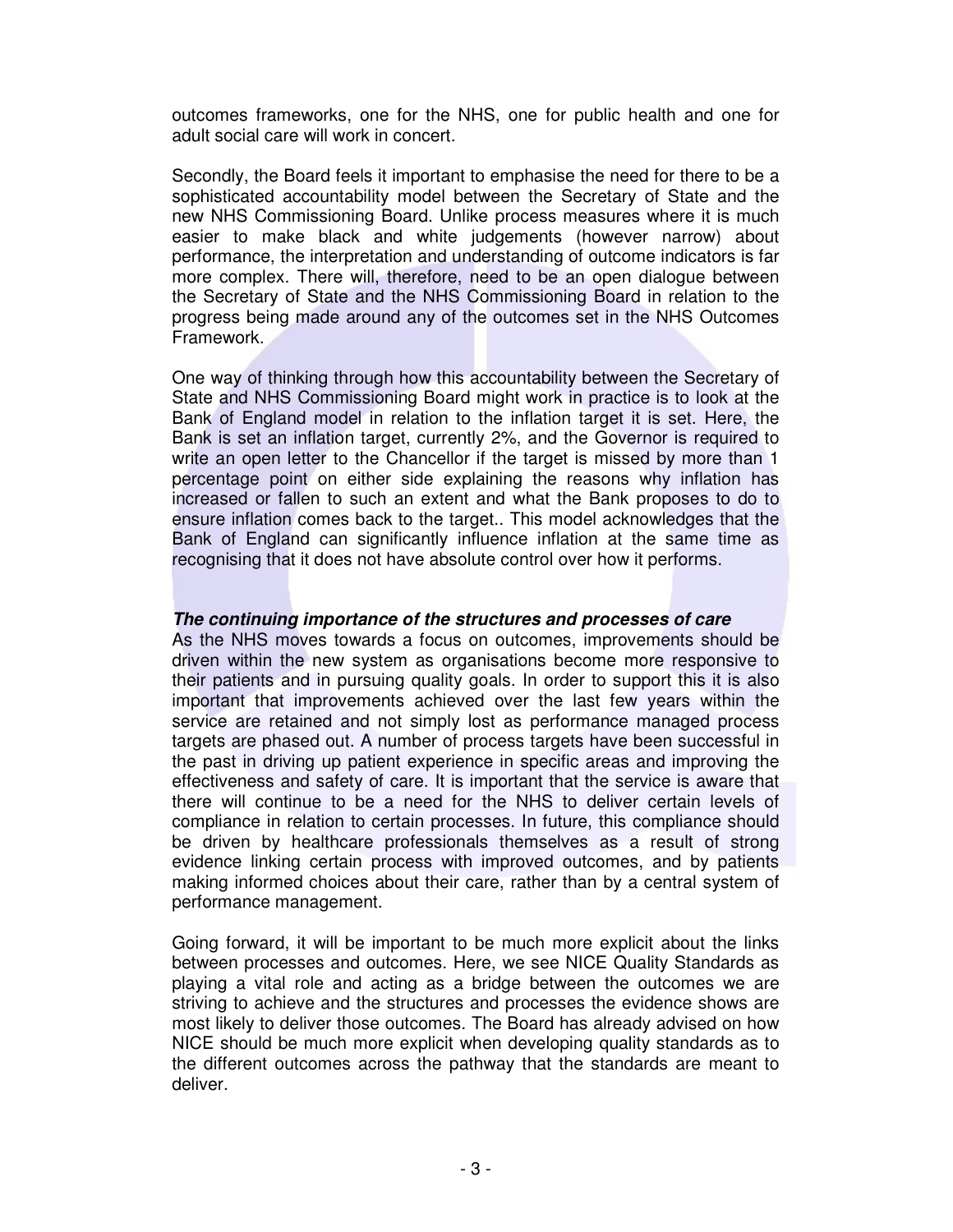## **Making commissioning work**

As the first point of contact for many patients and the starting point of many clinical pathways, GPs are well placed to take on a new commissioning role. In order to ensure a high quality service, sufficiently robust levels of accountability must be in place to protect patients and guarantee high quality care throughout the commissioning process.

Although there will have been significant variation in practice, a theoretical strength of the PCT system was their duty to involve patients and the public in the commissioning process as well as their accountability to their local populations through bodies such as LINks. A similar accountability mechanism should be considered for the new system with the new commissioners (both GP Consortia and the NHS Commissioning Board itself) coming under a similar duty to involve patients and the public in the commissioning process.

The Board recognises that the White Paper seeks to put patients in the lead in terms of holding the system to account. It also recognises that even with the proposed information revolution there will often be an asymmetry of information and understanding on the part of patients compared with others who work in or with the system. It is therefore important that the new NHS Commissioning Board has sufficient powers and influence over any GP consortia that may be failing to secure good outcomes for patients. The accountability arrangements between GP consortia and the NHS Commissioning Board will need to provide patients and the public with reassurance that something can and will be done to address poor commissioning decisions or commissioning failure at a local level.

The capacity and capability of GP consortia to take on this new commissioning function will be critical and PCTs will have a key role to play in the transition. A challenge, of course, will be ensuring that they remain engaged and have the capacity themselves to do this during the transition period. Most importantly, the precise timing of the transfer of responsibility to the new consortia should in the end be determined by the NHS Commissioning Board being satisfied that consortia have the necessary capacity and capability to successfully fulfil their commissioning responsibilities.

Finally, in terms of building this commissioning capability, the Board is particularly keen to highlight the important role that clinicians working on the provider side can play. The Board is firmly of the view that the new system must continue to encourage collaborative working between GP commissioners and clinicians working in provider organisations where appropriate.

### **A relentless focus on improving quality and safety during the transition**

The transition to the new system will undoubtedly be a very challenging period for all those working in the NHS. The necessary changes will require significant energy and the adoption of new mindsets at a time when it will also be critical to keep a tight grip on the finances despite the relative protection afforded by the Spending Review settlement. The Board is confident that the